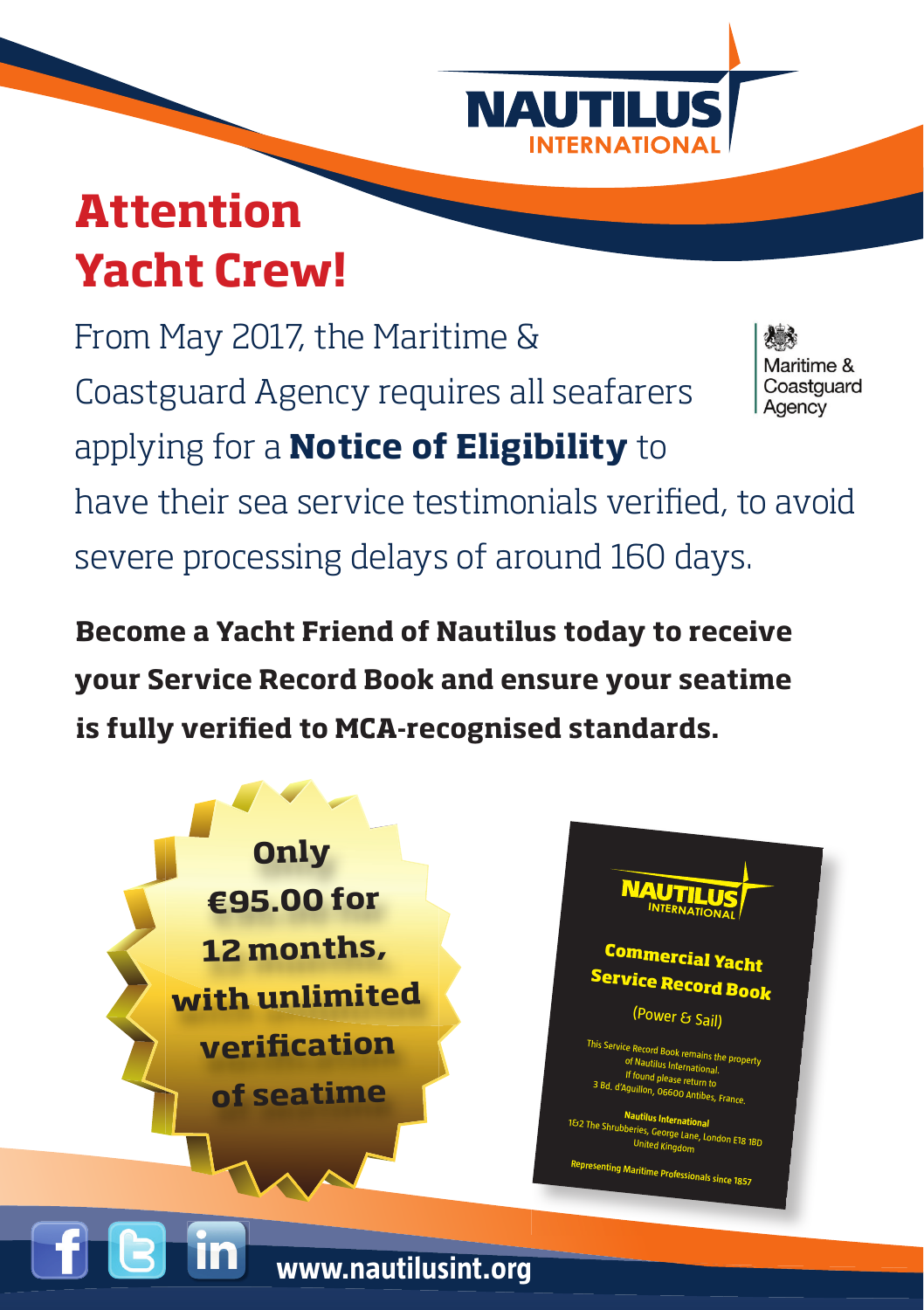

#### **Becoming a Yacht Friend of Nautilus gives you:**

- **z** an industry-leading Service Record Book, recognised by the UK MCA
- $\blacksquare$  unlimited verification of seatime from our Antibes office
- $\bullet$  a monthly copy of our award winning publication, the Telegraph
- $\blacksquare$  access to the members-only section of our website
- $\blacksquare$  travel, leisure and insurance discounts from Nautilus Plus



### **FULL MEMBERSHIP = FULL PROTECTION**

By upgrading your membership and becoming a **full member** of Nautilus International you can benefit from an **unrivalled** level of support for your whole career, in addition to the benefits listed above, including:

- $\Box$  global 24/7 emergency helpline
- $\Box$  free worldwide legal assistance
- $\blacksquare$  protection of your Certificate worth up to £120,700
- **D** advice and assistance with work-related issues

You can only access this support for issues which occur after activating your full membership so don't delay, **apply today**!

Upgrading to **full membership** costs an additional €130 for interior and other crew

and  $\epsilon$ 235 for captains and senior officers.

### **Join today:**

Visit: **www.nautilusint.org nt.orgWhereve<sup>r</sup> <sup>y</sup>o<sup>u</sup> <sup>a</sup>re, <sup>s</sup><sup>o</sup> <sup>a</sup>r<sup>e</sup> <sup>w</sup><sup>e</sup>**

Email: **yachts@nautilusint.org** Phone: **+44 (0)151 639 8454**

Pop-in to our Antibes office (in partnership with D & B Services):

#### **3 Boulevard d'Aguillon, 06600 Antibes, France**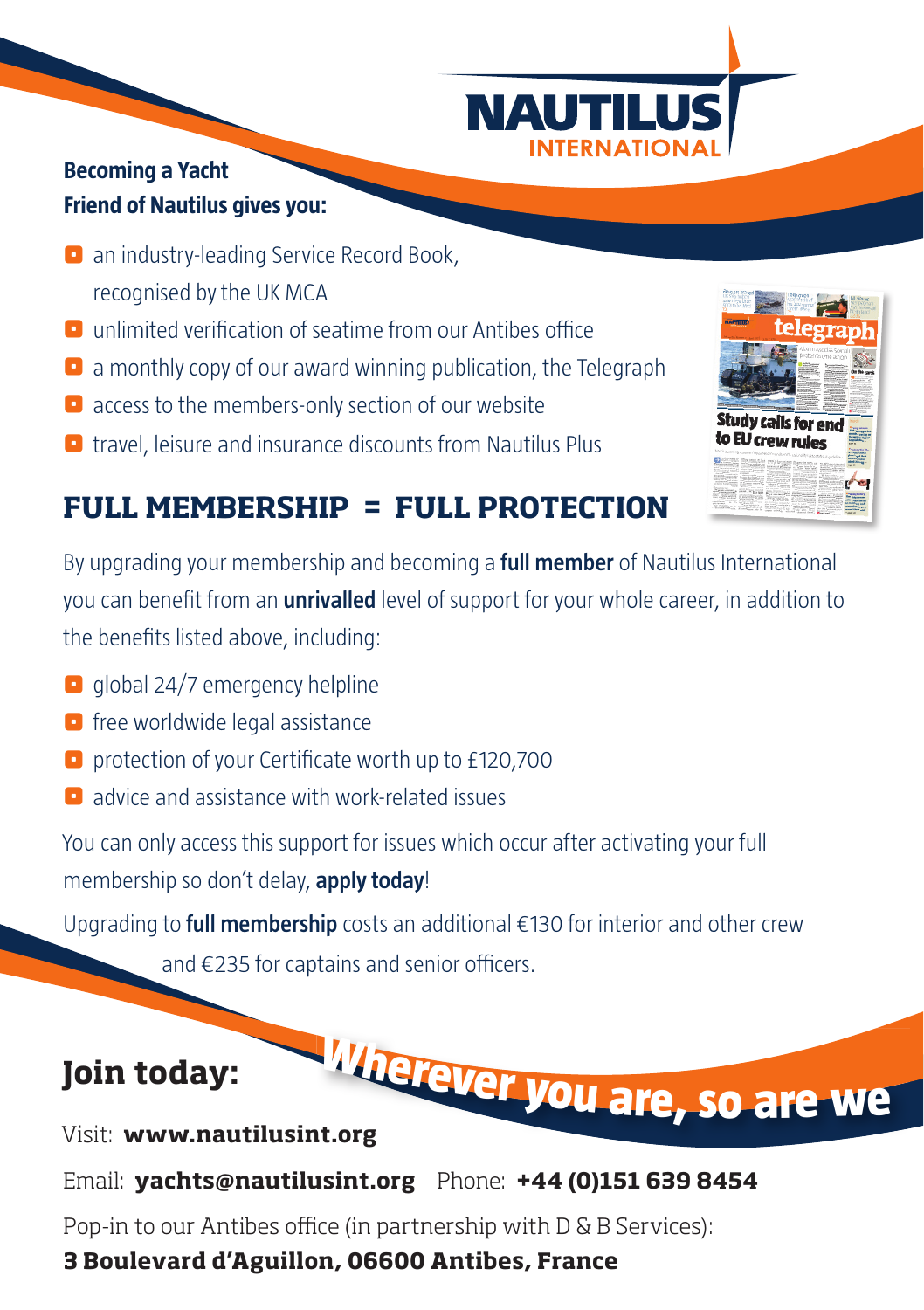# Yacht Friends of Nautilus application form **YFON**

## Personal details

| Title:                                            |  | First name: |        |                |   | Middle name(s): |     |  |                  |   |  |  |  |
|---------------------------------------------------|--|-------------|--------|----------------|---|-----------------|-----|--|------------------|---|--|--|--|
| Surname:                                          |  |             |        |                |   |                 |     |  | Gender:          | M |  |  |  |
| Email:                                            |  |             |        |                |   |                 |     |  | Contact Number:  |   |  |  |  |
| Address:                                          |  |             |        |                |   |                 |     |  |                  |   |  |  |  |
|                                                   |  |             |        |                |   |                 |     |  | Postcode:        |   |  |  |  |
| Date of birth:                                    |  | D           | $\Box$ | $\blacksquare$ | M | - Y             | Y   |  | Nationality:     |   |  |  |  |
| Have you previously been a member of Nautilus? No |  |             |        |                |   |                 | Yes |  | If yes, Mem No.: |   |  |  |  |

### Employer details

| Employer:                                      | Ship:               |
|------------------------------------------------|---------------------|
| Rank:                                          | Discharge book No.: |
| Department:                                    |                     |
| How did you hear about Nautilus International? |                     |
|                                                |                     |
|                                                |                     |

#### **Would you like to receive a copy of the monthly journal Telegraph?** Yes Yes No

I apply to join the Yacht Friends of Nautilus (YFON) scheme.

I understand that I will not be entitled to the benefits and protections of full Nautilus membership, and that I need to become a full member of the Union in advance of an issue occurring that requires any of these services.

I understand that I will be liable for all subscriptions as they fall due and agree that Nautilus International may debit my account subject to the safeguards of the Direct Debit Guarantee. I understand that this Direct Debit instruction may remain with Nautilus International and details passed electronically to my Bank/Building Society.

A copy of the Direct Debit Guarantee will be sent to you upon confirmation of membership.

I further agree that my personal data can be used for furthering the interests of the Union, providing services to me direct via third parties, as covered by the Data Protection Act.

| Signed:                                                                      |        | Date: |                    |     |  |
|------------------------------------------------------------------------------|--------|-------|--------------------|-----|--|
| Debit/Credit Card (Fields marked* are mandatory for all card types)          |        |       |                    |     |  |
| Please tick statement which applies:                                         |        |       |                    |     |  |
| I authorise membership contributions to Continuous Authority Mandate (CAM)** |        |       |                    |     |  |
| I DO NOT wish to pay by CAM** and to be informed when next payment due       |        |       |                    |     |  |
| Payment frequency:                                                           | Yearly |       |                    |     |  |
| Please tick your preferred week in the month of debit:                       | 1st    | 2nd   | 3rd                | 4th |  |
|                                                                              |        |       |                    |     |  |
|                                                                              |        |       |                    |     |  |
| Card Number* (16 digits):                                                    |        |       |                    |     |  |
| *Expiry Date: M M / Y Y<br>Start Date: M M / Y Y                             |        |       | *Security Code***: |     |  |

\*\* A Continuous Authority Mandate (CAM) is an agreement set up where payments are taken automatically from nominated Debit or Credit Card on an agreed Date \*\*\* The security code is the last three digits on the signature strip